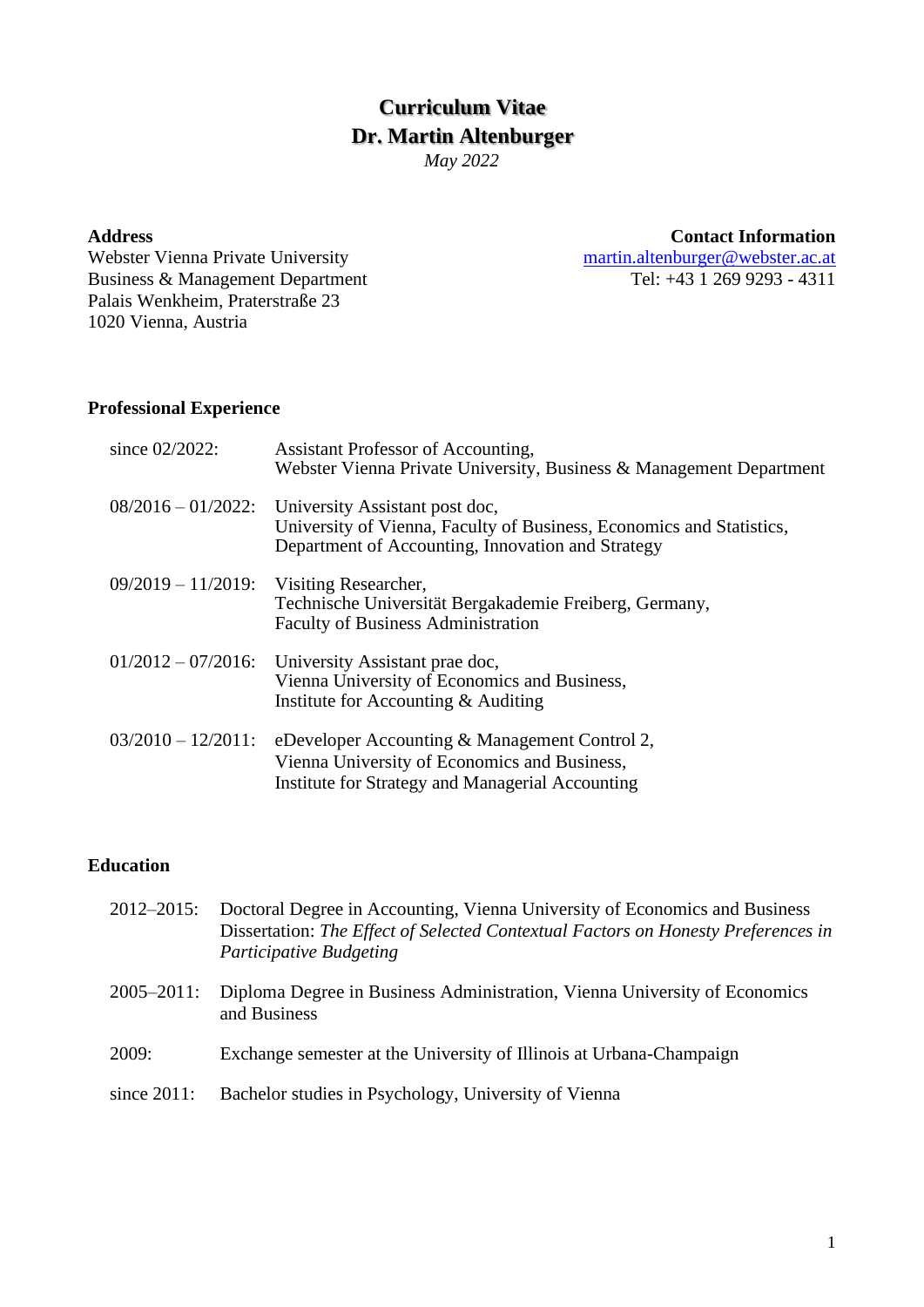#### **Published Articles (peer-reviewed)**

Altenburger, M. (2021). Mood and Honesty in Budget Reporting. *Management Accounting Research*. 50, 100707. [doi.org/10.1016/j.mar.2020.100707](https://doi.org/10.1016/j.mar.2020.100707)

Altenburger, M. (2017). The Effect of Injunctive Social Norms and Dissent on Budget Reporting Honesty. *Journal of International Accounting Research*, 16(2), 9-31. [doi.org/10.2308/jiar-51744](https://doi.org/10.2308/jiar-51744)

#### **Research Grants**

University of Vienna - Small Research Grant Program ( $\epsilon$  1,600), 2021, to support research on the impact of diversity and incentives on team performance under moral hazard

Vienna University of Economics and Business - Small Projects of University Assistants Research Grant ( $\epsilon$  3,633), 2016, to support research on Corporate Social Responsibility and its impact on honesty and work commitment in the context of participatory budgeting

Vienna University of Economics and Business - Research Bonus for an Outstanding PhD Thesis  $(E 600)$ , 2015

The Federal Ministry of Education, Science and Research (BMBWF) Grant ( $\epsilon$  3.600), 2014, to support research on the effect of selected contextual factors on honesty preferences in participative budgeting

Vienna University of Economics and Business - Small Projects of University Assistants Research Grant ( $\epsilon$  3,633), 2014, to support research on the effect of selected contextual factors on honesty preferences in participative budgeting

#### **Service**

Ad-hoc Reviewer:

- Canadian Academic Accounting Association (CAAA) Annual Conference 2021
- European Accounting Association Annual Congress 2022
- European Accounting Review
- Journal of Business Ethics
- Journal of International Accounting Research
- Journal of Emerging Technologies in Accounting
- Junior Management Science
- Verband der Hochschullehrer für Betriebswirtschaft (VHB) Jahrestagung 2018 & 2022
- Zeitschrift für KMU und Entrepreneurship (ZfKE)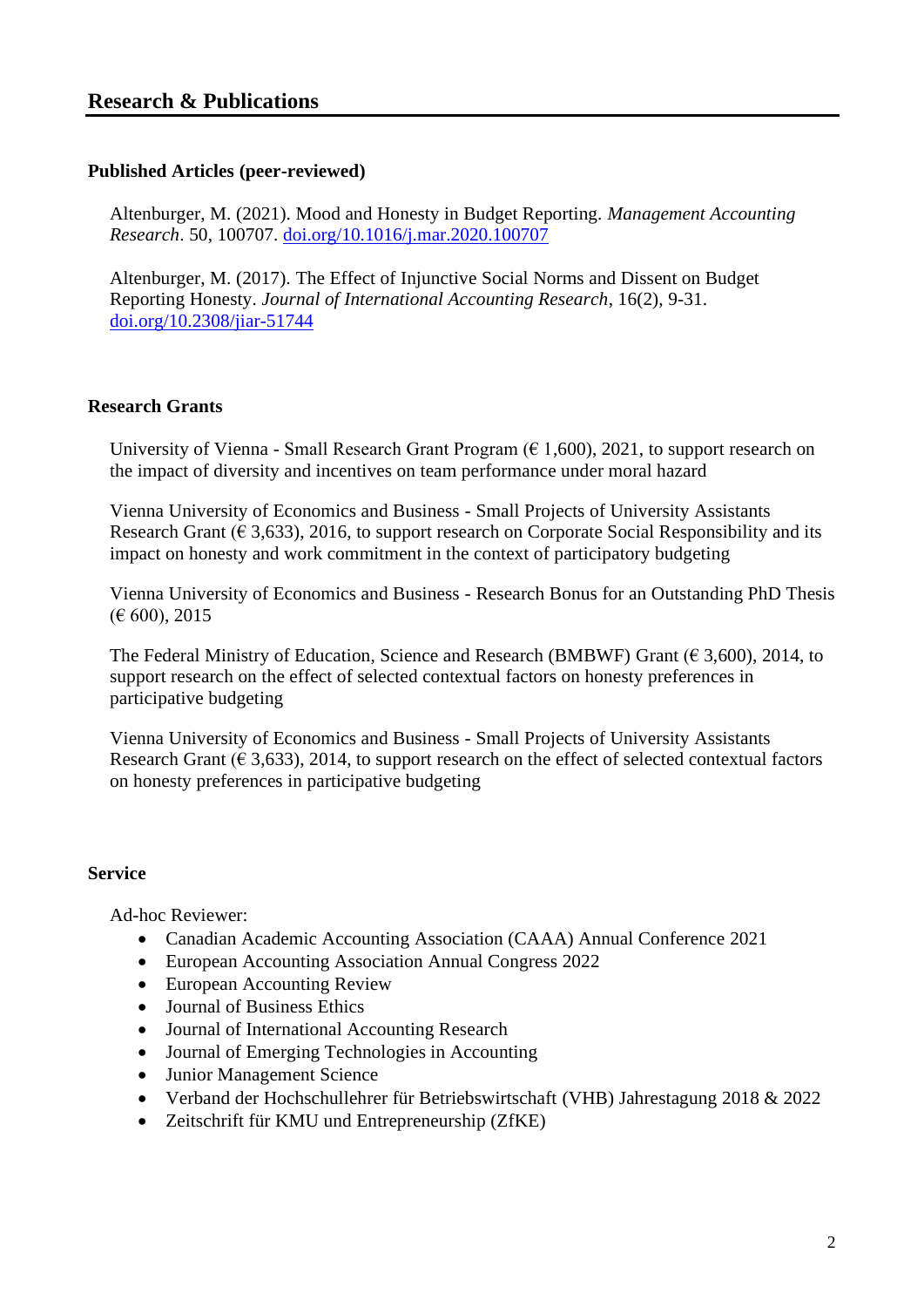### **Teaching Experience**

#### **Courses**

Webster Vienna Private University (since 2022)

Financial Accounting I (Bachelor)

Managerial Accounting (Bachelor)

University of Vienna (2016 – 2022)

Spreadsheet Accounting (Master)

Readings in Management Accounting (Master)

Seminar in Managerial Control (Master; Assistance)

Vienna University of Economics and Business (2010 – 2016)

Accounting & Management Control 1 (Bachelor)

Accounting & Management Control 2 (Bachelor)

#### **Supervised Theses**

16 Master theses 16 Bachelor theses

#### **Miscellaneous**

University of Vienna: Member of the examining committee in Cost Accounting (Bachelor)  $(2017 - 2022)$ 

University of Vienna: Univie Teaching Award 2019:

Spreadsheet Accounting: Nominated course of the Faculty of Business, Economics and Statistics for the teaching award of the University of Vienna in the category Digital Competencies

e-Learning Certificate 2012